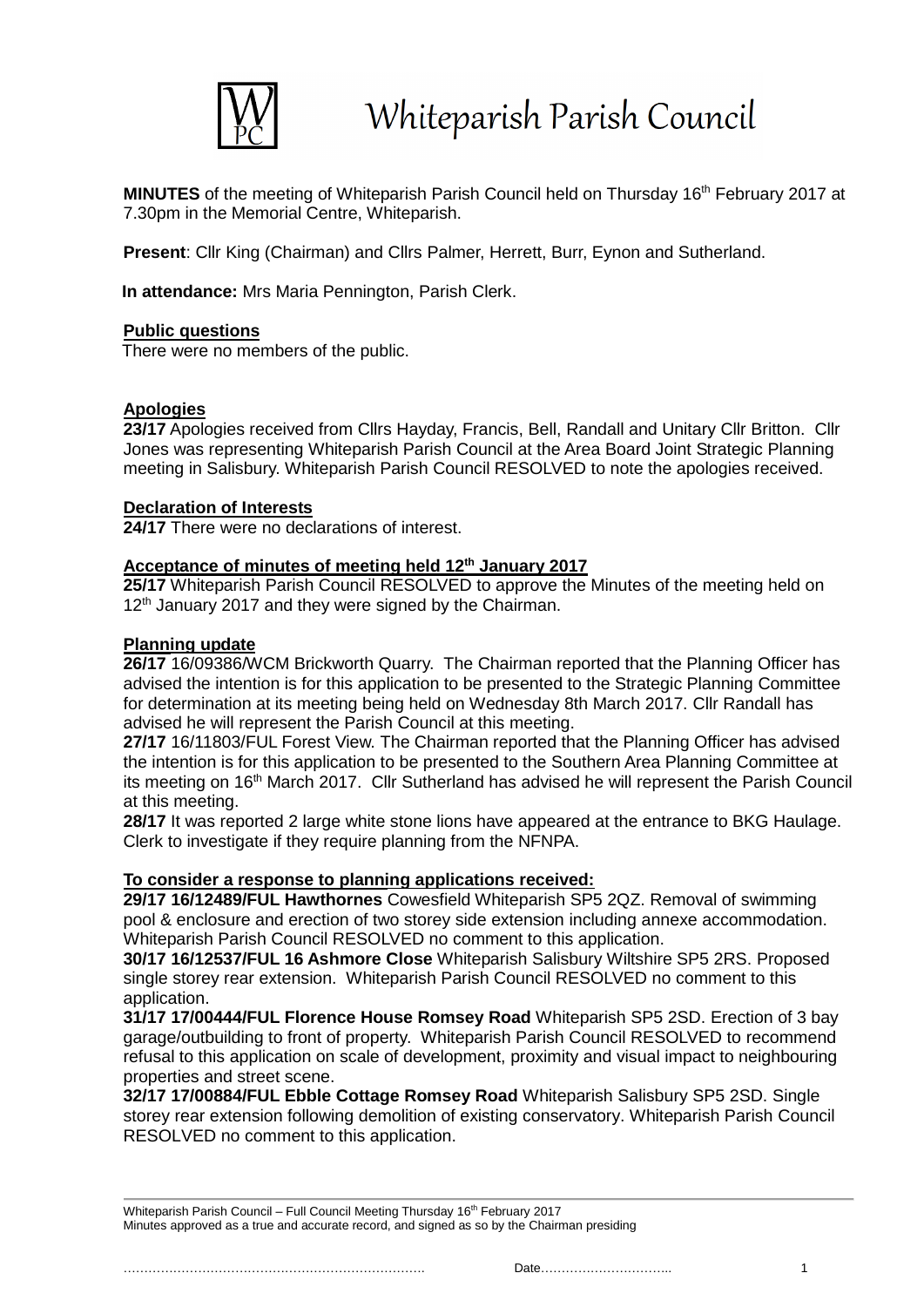# **Finance update**

**33/17** No report.

# **To consider Open Spaces Society annual membership**

**34/17** The Clerk reported that the renewal cost for annual membership is £45.00. Whiteparish Parish Council RESOLVED to renew the membership.

# **To consider CPRE annual membership**

**35/17** The Clerk reported that the renewal cost for annual membership is £36.00. Whiteparish Parish Council RESOLVED to renew the membership.

## **To consider renewal of flower tubs and continued planting and maintenance for 2017**

**36/17** The Clerk reported that the quote for 3 new tubs is £75.00 plus £75.00 for planting and maintenance. Whiteparish Parish Council RESOLVED to renew the tubs and continue with the planting.

#### **To approve accounts for payment and to record the bank balances**

**37/17** Whiteparish Parish Council RESOLVED to approve the payments as listed in the following schedule and to record the bank balances.

| PAYABLE TO                    | <b>AMOUNT</b> | <b>VAT</b> | <b>TOTAL</b> | <b>DETAIL</b>                               |
|-------------------------------|---------------|------------|--------------|---------------------------------------------|
| <b>Courtens Garden Centre</b> | 125.00        | 25.00      | 150.00       | Provision and maintenance of village flower |
|                               |               |            |              | tubs 2015 & 2016                            |
| Mrs M Pennington              | 57.41         | 3.08       | 60.49        | Reimbursement for office administration     |
| Mrs M Pennington              | 494.40        | 0.00       | 494.40       | Remuneration                                |
| <b>CPRE</b>                   | 36.00         | 0.00       | 36.00        | <b>CPRE Annual Membership</b>               |
| <b>Open Spaces Society</b>    | 45.00         | 0.00       | 45.00        | <b>OSS Annual Membership</b>                |

- Community Account Balance 16.02.17 £45,005.07
- Business Reserve 16.02.17 £24,320.80
- Conservation 16.02.17 £185.20

#### **To consider being involved in the Great British Spring Clean on March 3rd – 5 th 2017 38/17** It was agreed to put a note in Steeple and Street.

# **To discuss the 2017 Annual Parish Meeting**

**39/17** It was agreed to continue as in previous years. A report will be given out on the evening. Cllrs to forward individual reports to the Clerk.

# **Rights of Way update**

**40/17** The Clerk reported that investigations into the installation of new kissing gates are progressing.

**41/17** The Clerk reported that correspondence had been circulated prior to the meeting regarding requests on Wiltshire Councils budget for volunteers working on footpaths. It was agreed to take no action but to remind the parish that if Wiltshire Council will not pay then the Parish Council will need to consider paying for maintenance.

# **Highways update**

**42/17** The Clerk reported the new sign for Hop Gardens has been installed.

**43/17** The Clerk reported the Parish Steward has undertaken given tasks.

**44/17** The Chairman reported Miles Lane continues to be in a poor state of repair. Clerk to continue to chase Highways for repair.

**45/17** It was reported the railings by the ditch along Common Road have still not been repaired. Clerk to continue to chase Highways for repair.